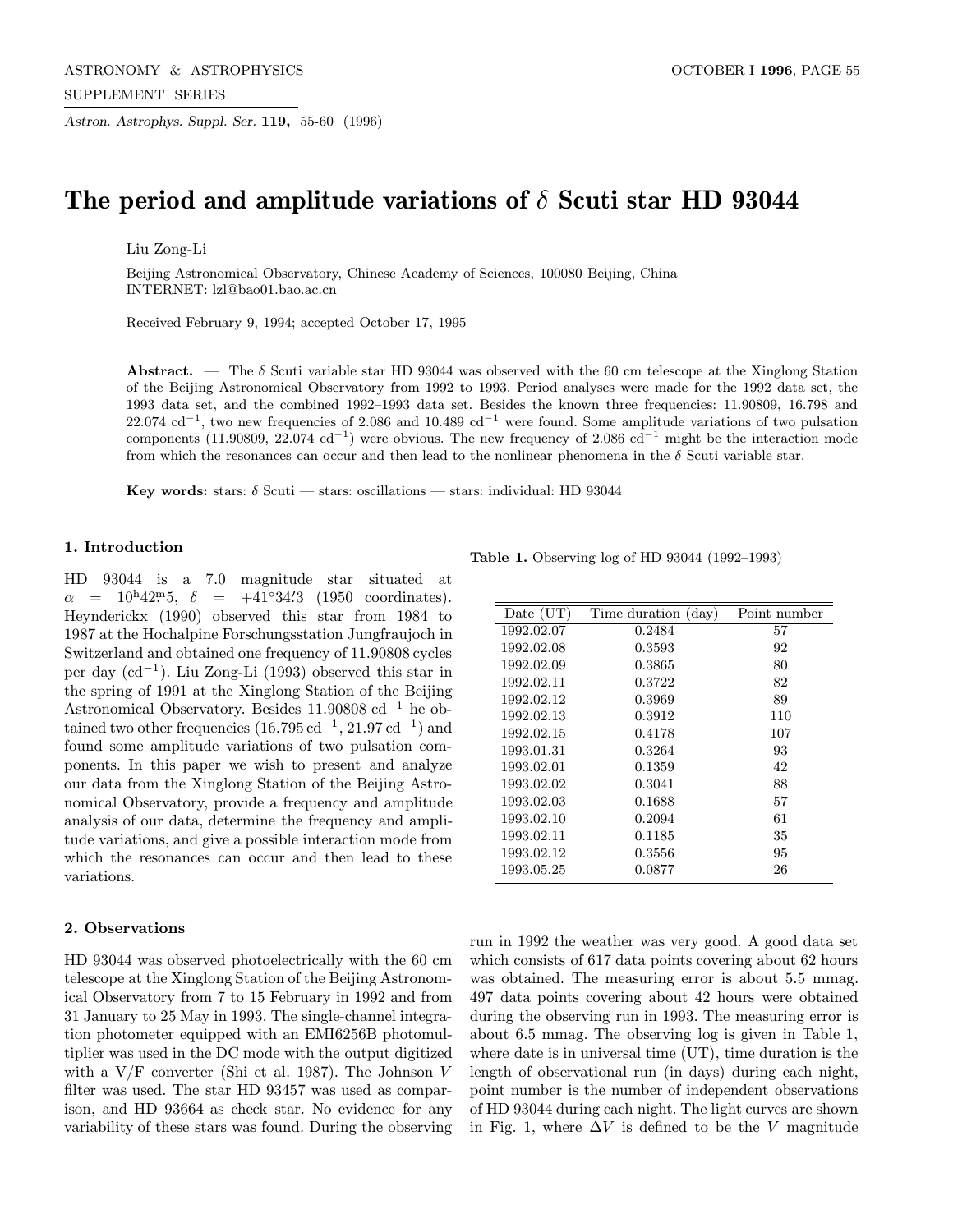

Epoch (HJD 2448500+)

Fig. 1. Light curve of HD 93044 obtained during 1992–1993.  $\Delta V$  is defined to be the V magnitude difference (variable – comparison star) normalized to zero. The measuring error is about 6 mmag. The fit of the five-frequency solution given in Table 2.3 is shown as a solid curve

difference (variable − comparison star) normalized to zero. The data are available from the author on request.

## 3. Period analysis

The period analyses were performed using the program PERIOD (Breger 1990) and Hao Jin-xin's program (1991). In these programs all parameters of pulsation are obtained using a combination of single-frequency Fourier transforms and multifrequency least squares of brightness residuals (LSR). The function fit to the data is:

$$
m(t) = C + \sum_i a_i \sin[2\pi f_i(t - t_1) + 2\pi \varphi_i],
$$

where  $m(t)$  is the predicted magnitude, C is the magnitude offset of the observed data from the fit,  $a_i$  are the amplitudes (half of the peak-to-peak astronomical amplitudes),  $f_i$  are the frequencies given in cycles per day,  $\varphi_i$ are the phases given in units from 0 to 1, and  $t_1$  is the time of the first data point.

For each data set the main two steps of the period analysis were as follows:

(1) Doing single-frequency Fourier transforms of the initial data (or corresponding prewhitened data) to obtain the trial frequency. The following step size in frequency was adopted:

$$
\Delta f_{\text{step}} = 1/(20\Delta t),
$$

where  $\Delta t$  is the time interval covered by the observations:  $t(\text{last}) - t(\text{first}).$ 

(2) Doing least squares of brightness residuals between trial fit and measurements to find simultaneously the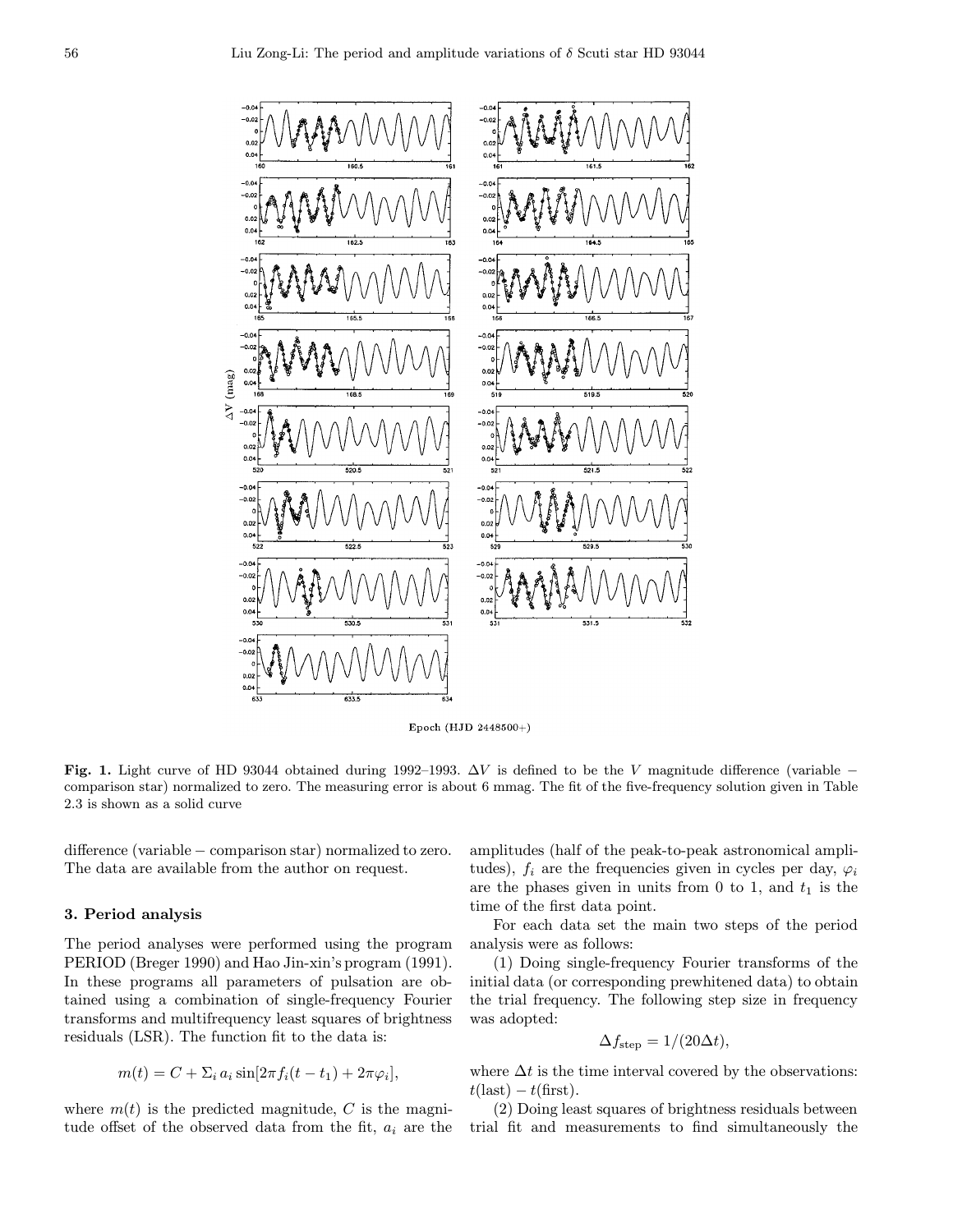

Fig. 2. Power spectra of the 1992 data of HD 93044. Power spectrum (01) is obtained from the original data. The frequency with strongest power is the first frequency of 11.909  $\text{cd}^{-1}$ . Power spectrum (02) is obtained from the residuals (data minus first frequency). The frequency with strongest power is the second frequency of  $16.794$  cd<sup>-1</sup>. Power spectrum (03) is obtained from the residuals (data minus first and second frequencies). The frequency with strongest power is the third frequency of  $10.50 \text{ cd}^{-1}$ . Power spectrum (04) is obtained from the residuals (data minus above three frequencies). The frequency with strongest power is the fourth one  $(2.07 \text{ cd}^{-1})$ . Power spectrum  $(05)$  is obtained from the residuals (data minus above four frequencies). The frequency with strongest power is the fifth one  $(22.09 \text{ cd}^{-1})$ 

frequencies with the smallest residuals between the fit and the measurements.

Repeating the above two steps once a new frequency and related parameters were obtained. Finishing all steps, the final frequencies and related parameters were determined.

Using the above method we analysed the 1992 data first. The computed five-frequency solution is given in Table 2.1. In Table 2 the frequency, amplitude and phase are the parameters of each pulsation mode. The standard error is the fit error of the predicted solution to the data set. The frequency is in cycles per day, the amplitude and standard error are in milli-magnitude, and the value of phase is from 0 to 1. According to the amplitude of each pulsation frequency the frequency number is given in Col. 3. The frequency with the bigest amplitude is number 1. The power spectra of the 1992 data are shown in Fig. 2 together with the spectral window. Power spectrum (01) is obtained from the original data. The frequency with strongest power is the first frequency of  $11.909$  cd<sup>-1</sup>. Power spectrum (02) is obtained from the residuals (data minus first frequency). The frequency with strongest power is the second frequency of 16.794 cd<sup>-1</sup>. Power spectrum (03) is obtained from the residuals (data minus first and second frequencies). The frequency with strongest power is the third frequency of 10.50 cd<sup>-1</sup>. Power spectrum (04) is obtained from the residuals (data minus above three frequencies). The frequency with strongest power is the fourth one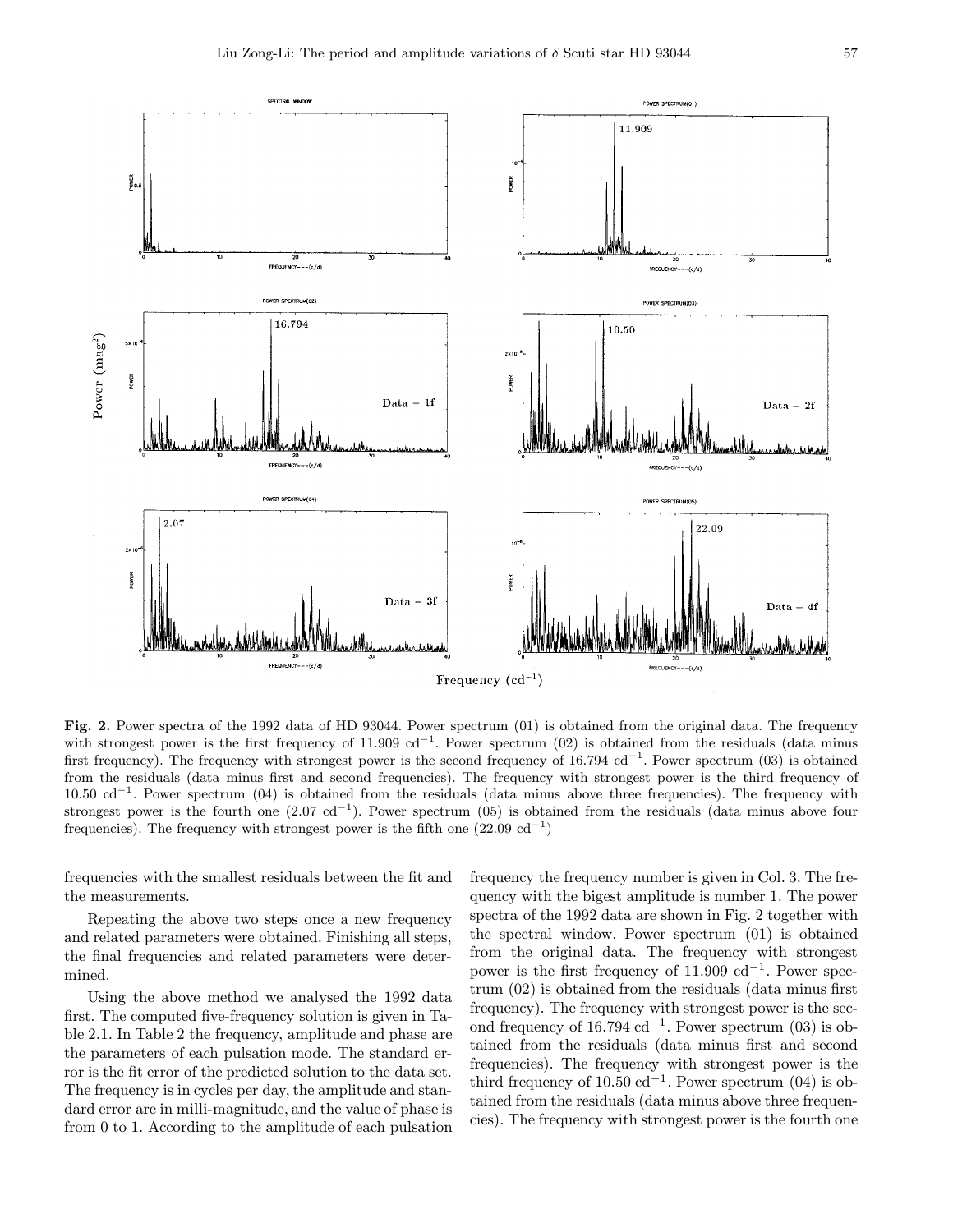

Fig. 3. Power spectra of the 1993 data of HD 93044. Power spectrum (01) is obtained from the original data. The frequency with strongest power is the first frequency of 11.908 cd<sup>-1</sup>. Power spectrum (02) is obtained from the residuals (data minus first frequency). The frequency with strongest power is the second frequency of 16.797  $\text{cd}^{-1}$ . Power spectrum (03) is obtained from the residuals (data minus first and second frequencies). The frequency with strongest power is the third frequency of  $22.16 \text{ cd}^{-1}$ . Power spectrum (04) is obtained from the residuals (data minus above three frequencies). The frequency with strongest power is the fourth one  $(2.29 \text{ cd}^{-1})$ . Power spectrum  $(05)$  is obtained from the residuals (data minus above four frequencies). The frequency with strongest power is the fifth one  $(11.59 \text{ cd}^{-1})$ 

 $(2.07 \text{ cd}^{-1})$ . Power spectrum  $(05)$  is obtained from the residuals (data minus above four frequencies). The frequency with strongest power is the fifth one  $(22.09 \text{ cd}^{-1})$ . The first frequency  $(f_1)$ , second frequency  $(f_2)$ , and the fifth frequency  $(f_5)$  are those frequencies which appeared in 1990 and 1991 (Liu Zong-Li 1993). Besides these three frequencies the 10.50 cd<sup>-1</sup> (f<sub>3</sub>) and 2.07 cd<sup>-1</sup> (f<sub>4</sub>) are new.

The frequency of 2.07 cd<sup>-1</sup> is in the 0 to 3 cycles per day frequency domain which is very important to establish the link between amplitude variability and interactionterm resonances. In view of its importance we observed this star in 1993 again to check its reality. Using the same method, as stated above, we also did the period analysis for the 1993 data. The five-frequency solution is given in Table 2.2. The power spectra of 1993 data are shown in Fig. 3. together with the spectral window. It is obvious that the two new frequencies  $(f_4 \text{ and } f_5)$  are also present in 1993.

Because the frequency resolution is related to the time interval covered by the observations we did the period analysis for the combined 1992–1993 data using the same method. The five-frequency solution is given in Table 2.3. The values of the five-frequency solution of the 1992–1993 data are more accurate and have more effective figures. The fit of the five-frequency solution given in Table 2.3 to the 1992–1993 data set is shown in Fig. 1 as a solid curve.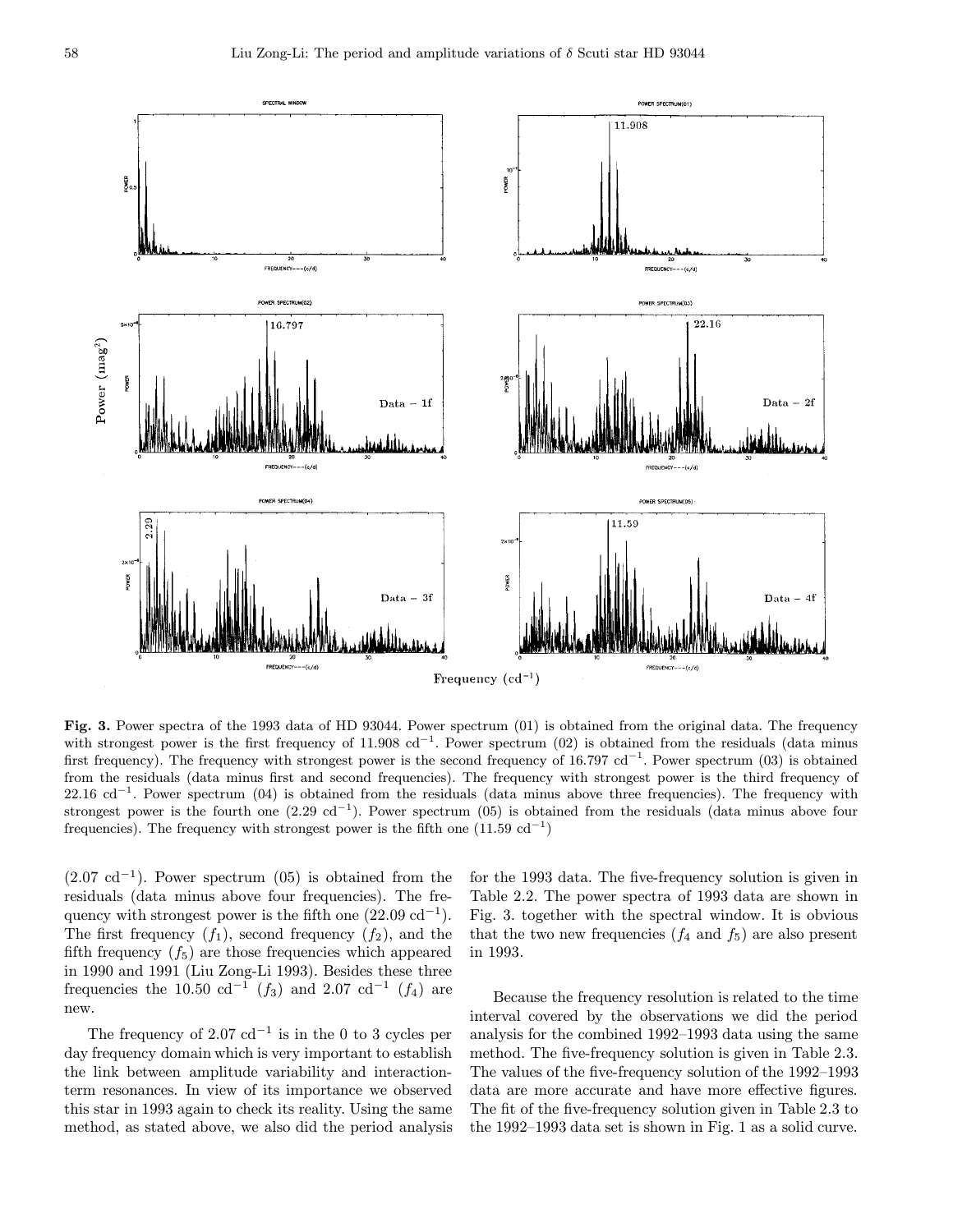Table 2. Frequency solutions of 3 data sets of HD 93044

| Heading   | Time              | Frequency number | Frequency              | Amplitude      | Phase             | Standard error |
|-----------|-------------------|------------------|------------------------|----------------|-------------------|----------------|
|           | $(\mathrm{year})$ |                  | (cycles/day)           | (mmag)         |                   | $\rm (mmag)$   |
| Table 2.1 | 1992              |                  | $11.909 \pm 0.001$     | $24.7 \pm 0.3$ | $0.132 \pm 0.004$ | 5.6            |
|           |                   | $\overline{2}$   | $16.794 \pm 0.004$     | $5.0 \pm 0.3$  | $0.32 \pm 0.02$   |                |
|           |                   | 3                | $10.50 \pm 0.01$       | $3.4 \pm 0.3$  | $0.99 \pm 0.03$   |                |
|           |                   | 4                | $2.07 \pm 0.01$        | $3.2 \pm 0.3$  | $0.08 \pm 0.03$   |                |
|           |                   | 5                | $22.09 \pm 0.01$       | $2.3 \pm 0.3$  | $0.42 \pm 0.04$   |                |
| Table 2.2 | 1993              |                  | $11.9075 \pm 0.0004$   | $24.9 \pm 0.4$ | $0.313 \pm 0.004$ | 6.5            |
|           |                   | $\overline{2}$   | $16.797 \pm 0.001$     | $4.9 \pm 0.4$  | $0.63 \pm 0.02$   |                |
|           |                   | 3                | $22.161 \pm 0.001$     | $3.7 \pm 0.4$  | $0.39 \pm 0.02$   |                |
|           |                   | 4                | $2.290 \pm 0.002$      | $3.3 \pm 0.4$  | $0.74 \pm 0.02$   |                |
|           |                   | 5                | $11.590 \pm 0.003$     | $3.3 \pm 0.4$  | $0.56 \pm 0.03$   |                |
| Table 2.3 | 1992-1993         |                  | $11.90809 \pm 0.00001$ | $24.7 \pm 0.3$ | $0.138 \pm 0.002$ | 6.4            |
|           |                   | $\overline{2}$   | 16.79805±0.00005       | $5.0 \pm 0.3$  | $0.30 \pm 0.01$   |                |
|           |                   | 3                | $10.4890 \pm 0.0001$   | $3.1 \pm 0.3$  | $0.04 \pm 0.02$   |                |
|           |                   | 4                | $22.0740 \pm 0.0001$   | $2.8 \pm 0.3$  | $0.46 \pm 0.02$   |                |
|           |                   | 5                | $2.0864 \pm 0.0001$    | $2.8 \pm 0.3$  | $0.01 \pm 0.02$   |                |

## 4. Results and discussion

As stated above, we made period analyses for three data sets. All results obtained are given in two tables and three figures to simplify the discussion. The main results and some discussions are as follows:

- 1. Heynderickx (1990) observed this star during 1984– 1987 and obtained one frequency. Its value was  $11.90808\pm0.00002$  cd<sup>-1</sup>. It was  $11.90811\pm0.00002$ cd−<sup>1</sup> during 1990–1991 (Liu Zong-Li 1993). It was 11.90809±0.00001 cd−<sup>1</sup> during 1992–1993 (see Table 2.3). They were exactly the same within the errors. It showed that the first frequency of this star was constant from 1984 to 1993.
- 2. The 11.909 cd<sup>-1</sup>, 16.794 cd<sup>-1</sup> and 22.09 cd<sup>-1</sup> in the five-frequency solution of the 1992 data set are old. They were present already during 1990–1991 (Liu Zong-Li 1993). Besides the three frequencies, there are two new frequencies (10.50 cd<sup>-1</sup> and 2.07 cd<sup>-1</sup>) in the five-frequency solution. Their frequency numbers are 3 and 4 among five frequencies (see Table 2.1 and Fig. 2). The two new frequencies also appeared in 1993. Their values are 2.29 cd<sup>-1</sup> ( $f_4$ ) and 11.59 cd<sup>-1</sup> ( $f_5$ ), respectively (see Table. 2.2 and Fig. 3). The difference between  $10.50 \text{ cd}^{-1}$  (1992) and  $11.59 \text{ cd}^{-1}$  (1993) might be due to the aliasing problem. The frequency of 11.59 cd<sup>-1</sup> might be one alias of 10.50 cd<sup>-1</sup>.
- 3. The amplitude of the first frequency changed from year to year. It was 24±1 mmag during 1984–1987, then it decreased to  $20.9\pm0.6$  mmag during 1990–1991 (Liu Zong-Li 1993). And it increased to  $24.7\pm0.3$  mmag during 1992–1993 (see Table 2.3). The amplitude of the frequency of 22.074  $\text{cd}^{-1}$  also changed from year to year. It was  $5.1\pm0.6$  mmag during 1990–1991 (Liu Zong-Li 1993). It decreased to  $2.8\pm0.3$  mmag during

1992–1993 (see Table 2.3). This variability in amplitudes is typical of chaotic behavior (Breger 1992).

4. As an explanation for period and amplitude variations the resonance hypothesis was discussed by some authors (Dziembowski 1980, 1982; Däppen 1985; Moskalik 1985; Takeuti 1990; Takeuti & Zalewski 1991; Breger 1992). The key is to find the reliable interaction modes in the 0 to 3 cycles per day frequency domain to establish the link between the variability and interaction-term resonances (Breger 1992). As stated above, a frequency of 2.07  $\text{cd}^{-1}$  was found in the fivefrequency solution of the 1992 data. And a frequency of 2.29  $\text{cd}^{-1}$  was found in the five-frequency solution of the 1993 data. A more accurate value of 2.086  $\text{cd}^{-1}$ was obtained from the combined 1992–1993 data set (see Table 2.3). It confirmed that there was a pulsation frequency really in the frequency domain from 0 to 3 cd−<sup>1</sup> during 1992–1993. So, the 2.086 cd−<sup>1</sup> might be the interaction mode from which the resonances can occur and then lead to the frequency and amplitude variations of this star.

Acknowledgements. The author would like to express his thanks to National Natural Science Foundation of China for the research grants.

#### References

- Breger M., 1990, Comm. Asteroseismology 20, Austrian Acad. Sciences, Vienna
- Breger M., 1992, Comm. Asteroseismology 42, Austrian Acad. Sciences, Vienna
- Däppen W., 1985, in: Buchler J.R., Perdang J.M., Spiegel E.A. (eds.) Chaos in Astrophysics. Reidel, Dordrecht, p. 273